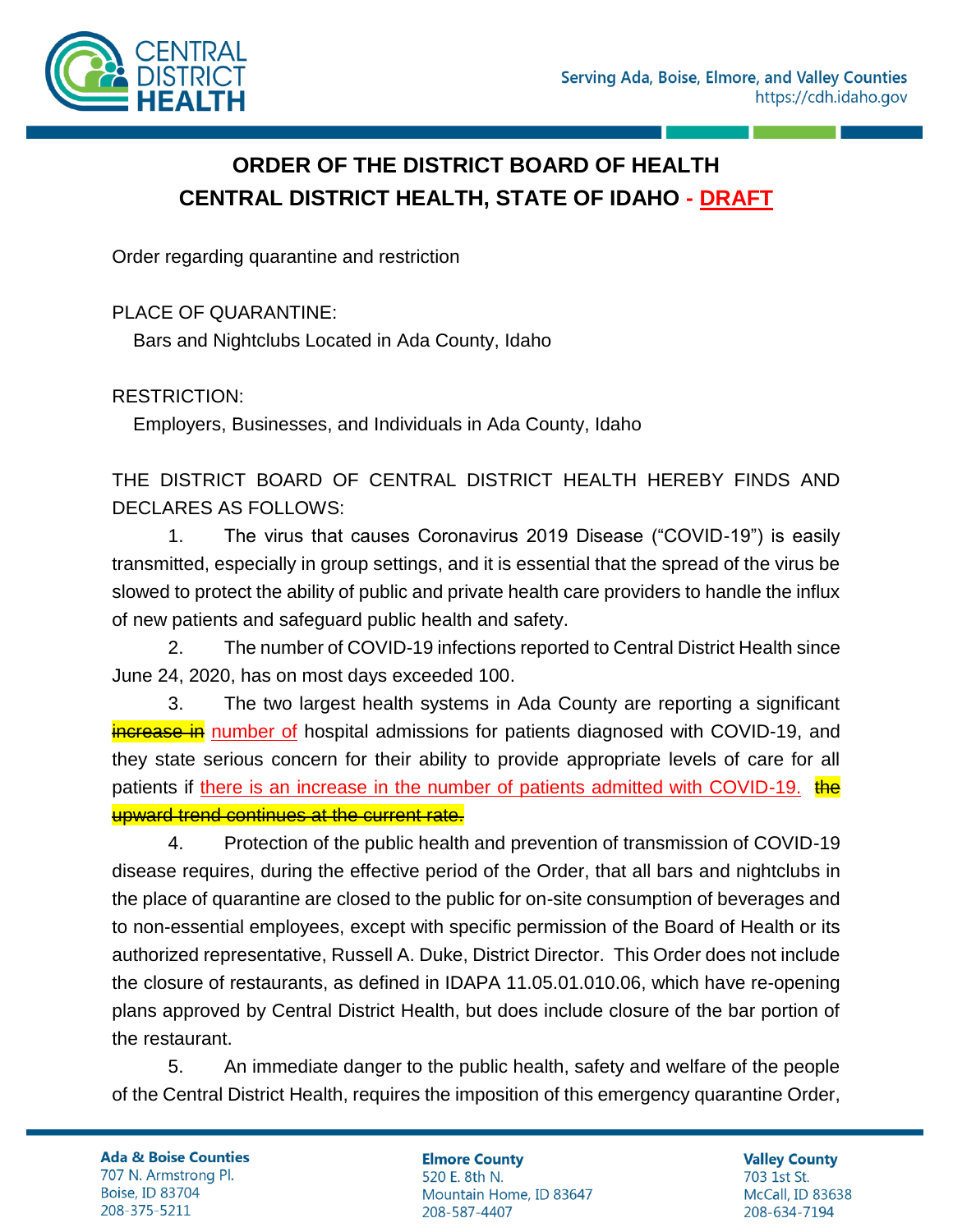which is authorized by Idaho Code § 56-1003(7), IDAPA 16.02.10.065.09, Idaho Code § 39-415, and Idaho Code § 67-5247.

## QUARANTINE

### NOW, THEREFORE, IT IS HEREBY ORDERED:

1. All bars and nightclubs open to the public for on-site consumption of beverages are hereby declared under quarantine and must remain closed as to on-site consumption and no person is permitted to enter said place for on-site consumption, except with specific permission of the Board of Health or its authorized representative, Russell A. Duke, District Director, except to perform Minimum Basic Operations, defined as:

A. The minimum necessary activities to maintain the value of the business's inventory, ensure security, process payroll and employee benefits, or for related functions;

B. The minimum necessary activities to facilitate employees of the business being able to continue to work remotely from their residences;

C. The minimum necessary activities to prepare the business to reopen at such time as deemed appropriate, including but not limited to, sanitization, obtaining personal protective equipment, and setting up procedures to ensure compliance with social distancing and sanitation.

### RESTRICTIONS

### NOW, THEREFORE, IT IS HEREBY ORDERED:

1. Large venue gatherings (concert venues, sporting venues, parades, festivals, etc.) are hereby prohibited.

2. Gatherings of 50 or more, both public and private, are hereby prohibited. Social gatherings of more than ten [or twenty-five] people are prohibited. Social gatherings are defined as private gatherings of people for the common purpose of relaxation or social interaction convening more than ten [or twenty-five] people in a single indoor room or outdoor space at the same time, where physical distancing of six feet is not maintained. Social gatherings do not include persons patronizing theaters, restaurants, retail establishments, or similar private businesses where social distancing is practiced, or attending places of worship for the purpose of exercising religious activities.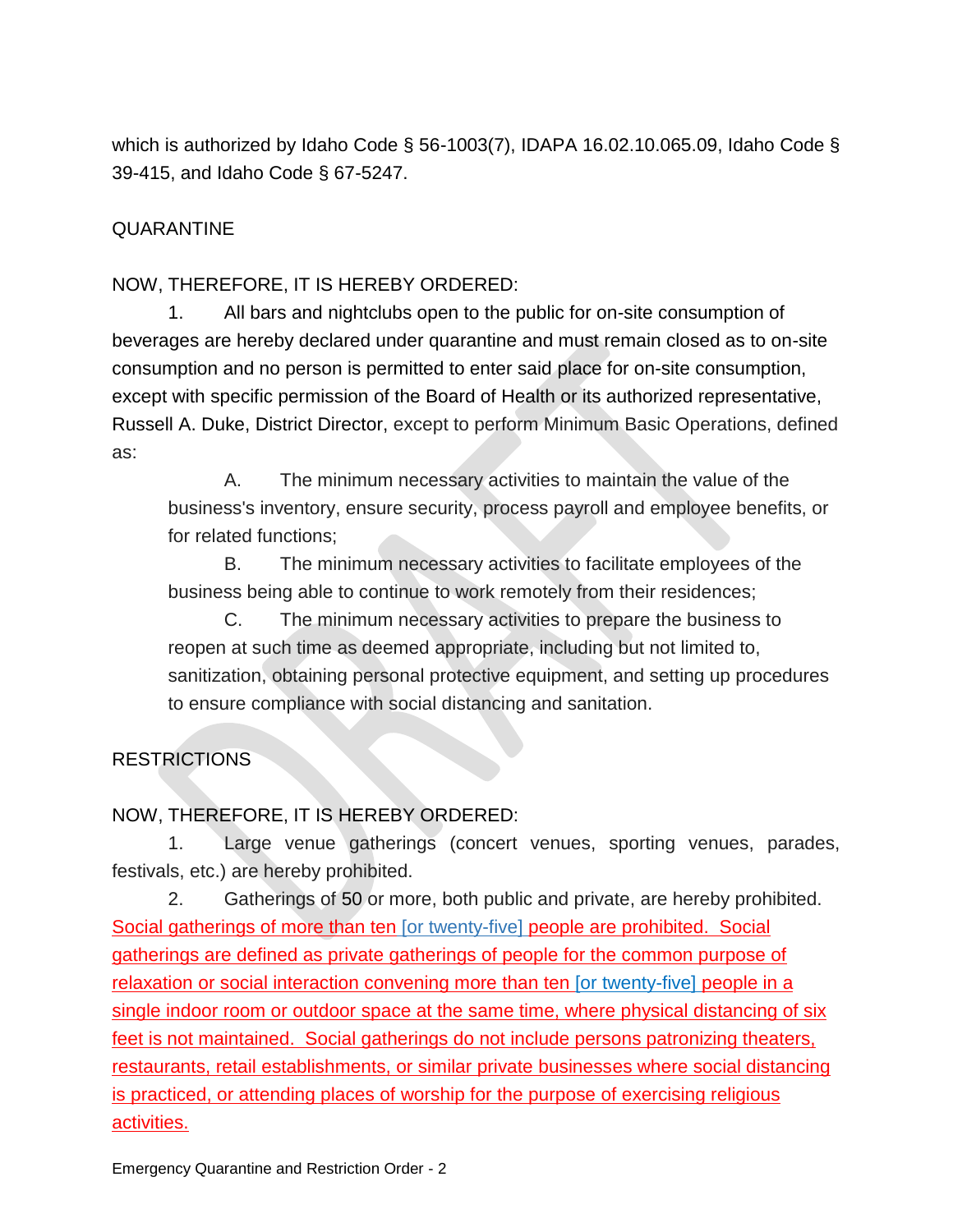3. Individuals not residing within the same household shall maintain at least six-foot physical distancing from other individuals whenever possible.

4. Every person is required to wear a face covering that completely covers the person's nose and mouth when the person is in a public place, or on the property of a public or private or charter school, or technical school or college or university, and others are present and physical distancing of 6 feet cannot be maintained. However, when any person is inside a primary or secondary school facility, facial coverings as described above shall be worn irrespective of whether physical distancing can be maintained unless a person is alone in a private office with doors closed or for educators when providing instruction to students and a distance of 10 feet can be maintained.

A. "Public place" shall mean any place open to all members of the public without specific invitation, including but not necessarily limited to, retail business establishments, government offices, medical, arts, educational and recreational institutions, public transportation, including taxi cabs and ridesharing vehicles, outdoor public areas, including but not limited to public parks, trails, streets, sidewalks, lines for entry, exit, or service, when a distance of at least six feet cannot be maintained from any non-household member.

B. Facial coverings are not required to be worn under the following circumstances:

a. Children under the age of 2.

b. Persons with medical conditions, mental health condition, or disability that prevent them from wearing a face covering. A person is not required to provide documentation demonstrating that the person cannot tolerate wearing a face covering.

c. Persons who are deaf and hard of hearing, or communicating with a person who is deaf and hard of hearing, where the ability to see the mouth is essential for communication.

d. Persons, including on-duty law-enforcement officers, for whom wearing a face covering would create a risk to the person related to their work, as determined by local, state, or federal regulators or workplace safety guidelines.

e. Persons who are obtaining a service involving the nose, face, or head for which temporary removal of the face covering is necessary to perform the service.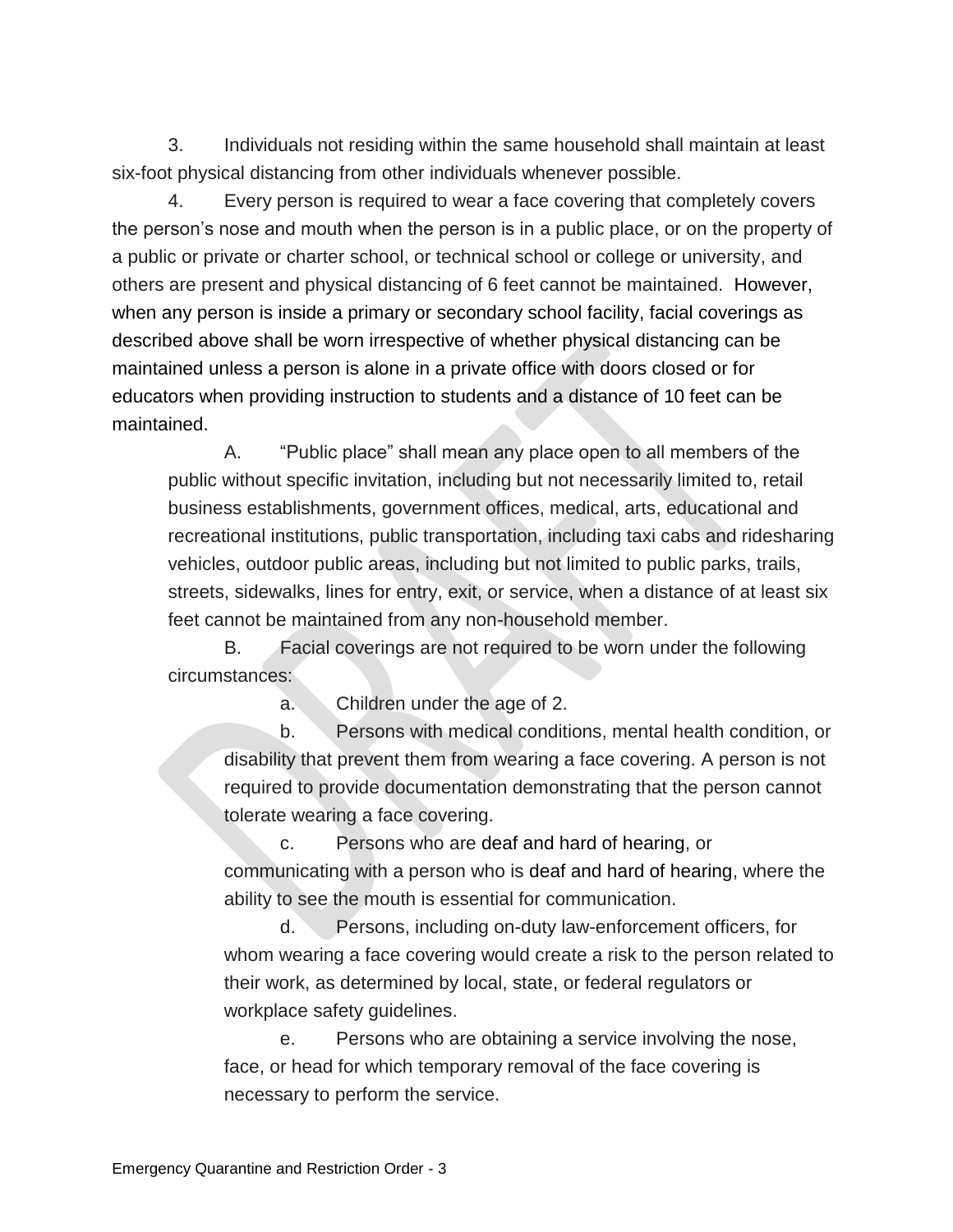f. Persons who are eating or drinking at a restaurant or other establishment that offers food or beverage service, so long as they engage in physical distancing.

g. Students Persons actively engaged in athletic competition, training or practice when wearing a face covering is not feasible.

5. All employers shall:

A. Ensure measures are in place so that employees and customers maintain at least six-foot physical distancing from other individuals whenever possible.

B. Provide adequate sanitation and personal hygiene for employees, vendors, and patrons; and

C. Frequently disinfect commonly touched and high-traffic areas and regularly clean those areas.

6. Visits to senior living facilities, the Ada County Jail and state correctional facilities are prohibited and those employees and providers who do interact with residents, patients and inmates must adhere to strict protocols regarding hygiene and infection prevention.

7. This Order shall become effective immediately, and will continue to be in effect until rescinded, superseded, or amended in writing by the authorized representative of the Board of Health, Russell A. Duke, District Director.

8. Please read this Order carefully. Violation of or failure to comply with this Order could constitute a misdemeanor punishable by fine, imprisonment, or both. Idaho Code § <del>56-1003(7)(c)</del> 39-419.

9. To decrease the spread of COVID-19, the cities of Ada County may enact more stringent public health orders than those set out in this Order.

10. If any provision of this Order or its application to any person or circumstance is held to be invalid, then the remainder of the Order, including the application of such part or provision to other persons or circumstances, shall not be affected and shall continue in full force and effect. To this end, the provisions of this Order are severable.

11. Ada County and each city within must promptly provide copies of the Order as follows: (1) by posting the Order on its website, (2) by posting the Order at the county courthouse and each city hall, and (3) by providing a copy to any member of the public requesting it. The Order will also be posted on the website of Central District Health.